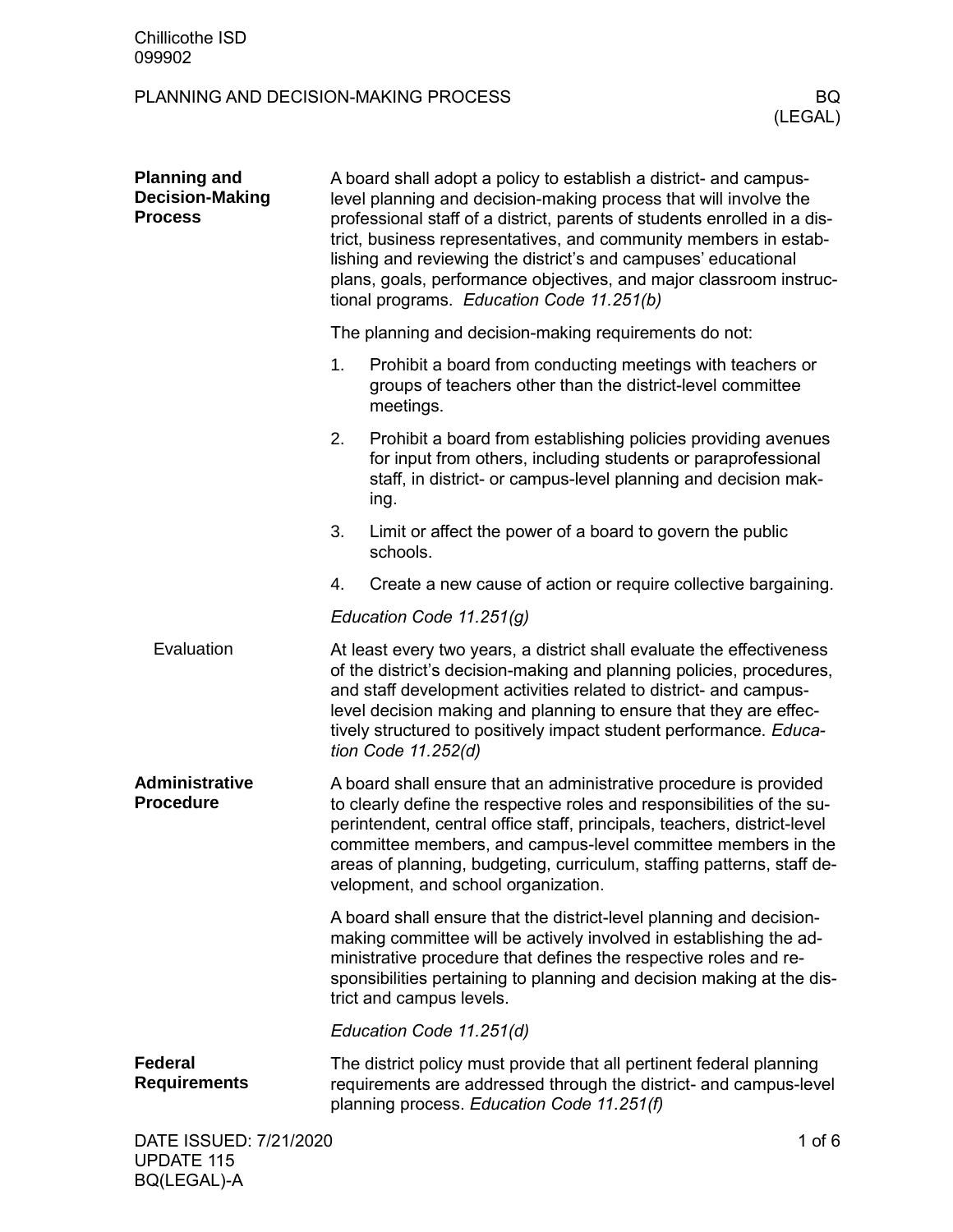| <b>Required Plans</b>                                             | A board shall ensure that a district improvement plan and improve-<br>ment plans for each campus are developed, reviewed, and revised<br>annually for the purpose of improving the performance of all stu-<br>dents. A board shall annually approve district and campus perfor-<br>mance objectives and shall ensure that the district and campus<br>plans:                                                                                                                                                    |  |  |  |  |  |
|-------------------------------------------------------------------|----------------------------------------------------------------------------------------------------------------------------------------------------------------------------------------------------------------------------------------------------------------------------------------------------------------------------------------------------------------------------------------------------------------------------------------------------------------------------------------------------------------|--|--|--|--|--|
|                                                                   | Are mutually supportive to accomplish the identified objec-<br>1.<br>tives; and                                                                                                                                                                                                                                                                                                                                                                                                                                |  |  |  |  |  |
|                                                                   | 2.<br>At a minimum, support the state goals and objectives under<br>Education Code Chapter 4.                                                                                                                                                                                                                                                                                                                                                                                                                  |  |  |  |  |  |
|                                                                   | Education Code 11.251(a)                                                                                                                                                                                                                                                                                                                                                                                                                                                                                       |  |  |  |  |  |
| <b>Shared Services</b><br>Arrangement for<br><b>DAEP Services</b> | A district participating in a shared services arrangement for discipli-<br>nary alternative education program (DAEP) services shall ensure<br>that the district improvement plan and each campus-level plan in-<br>clude the performance of the DAEP student group for the district.<br>The identified objectives for the improvement plans shall include:                                                                                                                                                     |  |  |  |  |  |
|                                                                   | 1.<br>Student groups served, including overrepresentation of stu-<br>dents from economically disadvantaged families, with ethnic<br>and racial representations, and with a disability who receive<br>special education and limited English proficiency services;                                                                                                                                                                                                                                               |  |  |  |  |  |
|                                                                   | 2.<br>Attendance rates;                                                                                                                                                                                                                                                                                                                                                                                                                                                                                        |  |  |  |  |  |
|                                                                   | 3.<br>Pre- and post-assessment results;                                                                                                                                                                                                                                                                                                                                                                                                                                                                        |  |  |  |  |  |
|                                                                   | 4.<br>Dropout rates;                                                                                                                                                                                                                                                                                                                                                                                                                                                                                           |  |  |  |  |  |
|                                                                   | 5.<br>Graduation rates; and                                                                                                                                                                                                                                                                                                                                                                                                                                                                                    |  |  |  |  |  |
|                                                                   | 6.<br>Recidivism rates.                                                                                                                                                                                                                                                                                                                                                                                                                                                                                        |  |  |  |  |  |
|                                                                   | 19 TAC 103.1201(b)                                                                                                                                                                                                                                                                                                                                                                                                                                                                                             |  |  |  |  |  |
| <b>District</b><br>Improvement Plan                               | A district shall have a district improvement plan that is developed,<br>evaluated, and revised annually, in accordance with district policy,<br>by the superintendent with the assistance of the district-level com-<br>mittee. The purpose of the district improvement plan is to guide dis-<br>trict and campus staff in the improvement of student performance<br>for all student groups in order to attain state standards in respect to<br>the achievement indicators. Education Code 11.252(a) [See AIA] |  |  |  |  |  |
| Availability to<br><b>TEA</b>                                     | A district's plan for the improvement of student performance is not<br>filed with the Texas Education Agency (TEA), but the district must<br>make the plan available to TEA on request. Education Code<br>11.252(b)                                                                                                                                                                                                                                                                                            |  |  |  |  |  |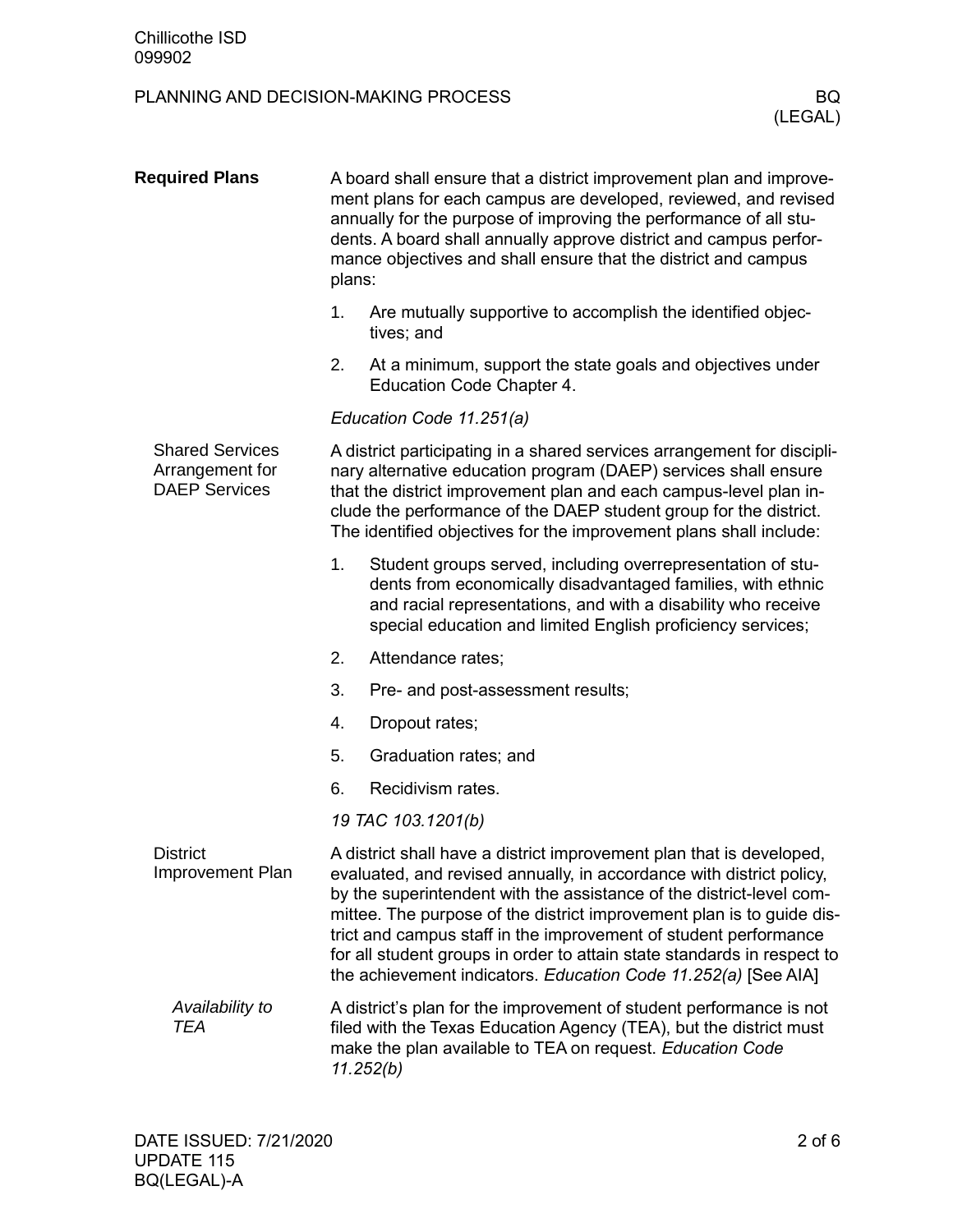| Required<br><b>Provisions</b> |    | The district improvement plan must include provisions for:                                                                                                                                                                                                                                                                                                                                                                                 |     |                                                                                                                                                                             |  |  |  |
|-------------------------------|----|--------------------------------------------------------------------------------------------------------------------------------------------------------------------------------------------------------------------------------------------------------------------------------------------------------------------------------------------------------------------------------------------------------------------------------------------|-----|-----------------------------------------------------------------------------------------------------------------------------------------------------------------------------|--|--|--|
|                               | 1. | A comprehensive needs assessment addressing performance<br>on the achievement indicators, and other appropriate<br>measures of performance, that are disaggregated by all stu-<br>dent groups served by a district, including categories of eth-<br>nicity, socioeconomic status, sex, and populations served by<br>special programs, including students in special education pro-<br>grams under Education Code Chapter 29, Subchapter A. |     |                                                                                                                                                                             |  |  |  |
|                               | 2. | Measurable district performance objectives for all appropriate<br>achievement indicators for all student populations, including<br>students in special education programs under Education<br>Code Chapter 29, Subchapter A, and other measures of stu-<br>dent performance that may be identified through the compre-<br>hensive needs assessment.                                                                                         |     |                                                                                                                                                                             |  |  |  |
|                               | 3. | clude:                                                                                                                                                                                                                                                                                                                                                                                                                                     |     | Strategies for improvement of student performance that in-                                                                                                                  |  |  |  |
|                               |    | a.                                                                                                                                                                                                                                                                                                                                                                                                                                         |     | Instructional methods for addressing the needs of stu-<br>dent groups not achieving their full potential.                                                                   |  |  |  |
|                               |    | b.                                                                                                                                                                                                                                                                                                                                                                                                                                         |     | Evidence-based practices that address the needs of stu-<br>dents for special programs, including:                                                                           |  |  |  |
|                               |    |                                                                                                                                                                                                                                                                                                                                                                                                                                            | (1) | Suicide prevention programs, in accordance with<br>Education Code Chapter 38, Subchapter G, which<br>include a parental or guardian notification proce-<br>dure [see FFEB]; |  |  |  |
|                               |    |                                                                                                                                                                                                                                                                                                                                                                                                                                            | (2) | Conflict resolution programs;                                                                                                                                               |  |  |  |
|                               |    |                                                                                                                                                                                                                                                                                                                                                                                                                                            | (3) | Violence prevention programs; and                                                                                                                                           |  |  |  |
|                               |    |                                                                                                                                                                                                                                                                                                                                                                                                                                            | (4) | Dyslexia treatment programs.                                                                                                                                                |  |  |  |
|                               |    | C.                                                                                                                                                                                                                                                                                                                                                                                                                                         |     | Dropout reduction.                                                                                                                                                          |  |  |  |
|                               |    | d.                                                                                                                                                                                                                                                                                                                                                                                                                                         |     | Integration of technology in instructional and administra-<br>tive programs.                                                                                                |  |  |  |
|                               |    | е.                                                                                                                                                                                                                                                                                                                                                                                                                                         |     | Positive behavior interventions and support, including in-<br>terventions and support that integrate best practices on<br>grief-informed and trauma-informed care.          |  |  |  |
|                               |    | f.                                                                                                                                                                                                                                                                                                                                                                                                                                         |     | Staff development for professional staff of a district.                                                                                                                     |  |  |  |
|                               |    | g.                                                                                                                                                                                                                                                                                                                                                                                                                                         |     | Career education to assist students in developing the<br>knowledge, skills, and competencies necessary for a<br>broad range of career opportunities.                        |  |  |  |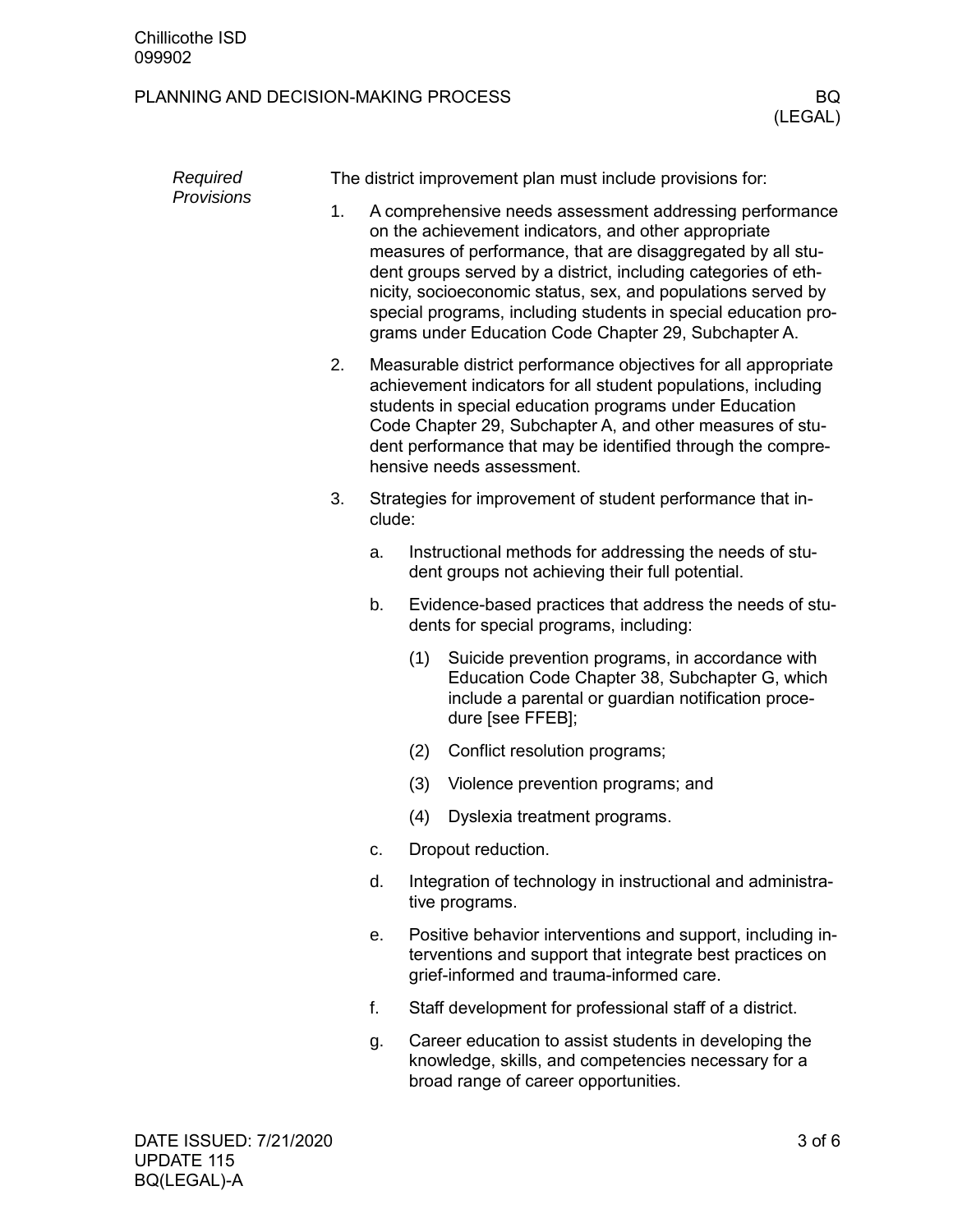#### PLANNING AND DECISION-MAKING PROCESS BOOK BOOK AND THE RESERVE THAT A RESERVE THAT A RESERVE THAT A RESERVE THAT A RESERVE THAT A RESERVE THAT A RESERVE THAT A RESERVE THAT A RESERVE THAT A RESERVE THAT A RESERVE THAT A RE

- h. Accelerated education.
- i. Implementation of a comprehensive school counseling program under Education Code 33.005. [See FFEA]
- 4. Strategies for providing to elementary school, middle school, junior high school, and high school students, those students' teachers and school counselors, and those students' parents information about:
	- a. Higher education admissions and financial aid opportunities, including state financial aid opportunities such as the TEXAS grant program and the Teach for Texas grant program.
	- b. The need for students to make informed curriculum choices to be prepared for success beyond high school.
	- c. Sources of information on higher education admissions and financial aid.
- 5. Resources needed to implement identified strategies.
- 6. Staff responsible for ensuring the accomplishment of each strategy.
- 7. Timelines for ongoing monitoring of the implementation of each improvement strategy.
- 8. Formative evaluation criteria for determining periodically whether strategies are resulting in intended improvement of student performance.
- 9. The policy under Education Code 38.0041 addressing sexual abuse and other maltreatment of children. [See FFG]
- 10. The trauma-informed care policy required under Education Code 38.036. [See FFBA]

*Education Code 11.252(a)*

| Law<br>Enforcement<br><b>Duties</b> | The law enforcement duties of peace officers, school resource of-<br>ficers, and security personnel must be included in the district im-<br>provement plan. Education Code 37.081(d)(1) [See CKE] |
|-------------------------------------|---------------------------------------------------------------------------------------------------------------------------------------------------------------------------------------------------|
| <b>Discipline</b><br>Management     | A district shall adopt and implement a discipline management pro-<br>gram to be included in the district improvement plan. Education<br>Code 37.083(a) [See FNC]                                  |
| Dating Violence                     | A district shall adopt and implement a dating violence policy to be<br>included in the district improvement plan. Education Code 37.0831<br>[See FFH]                                             |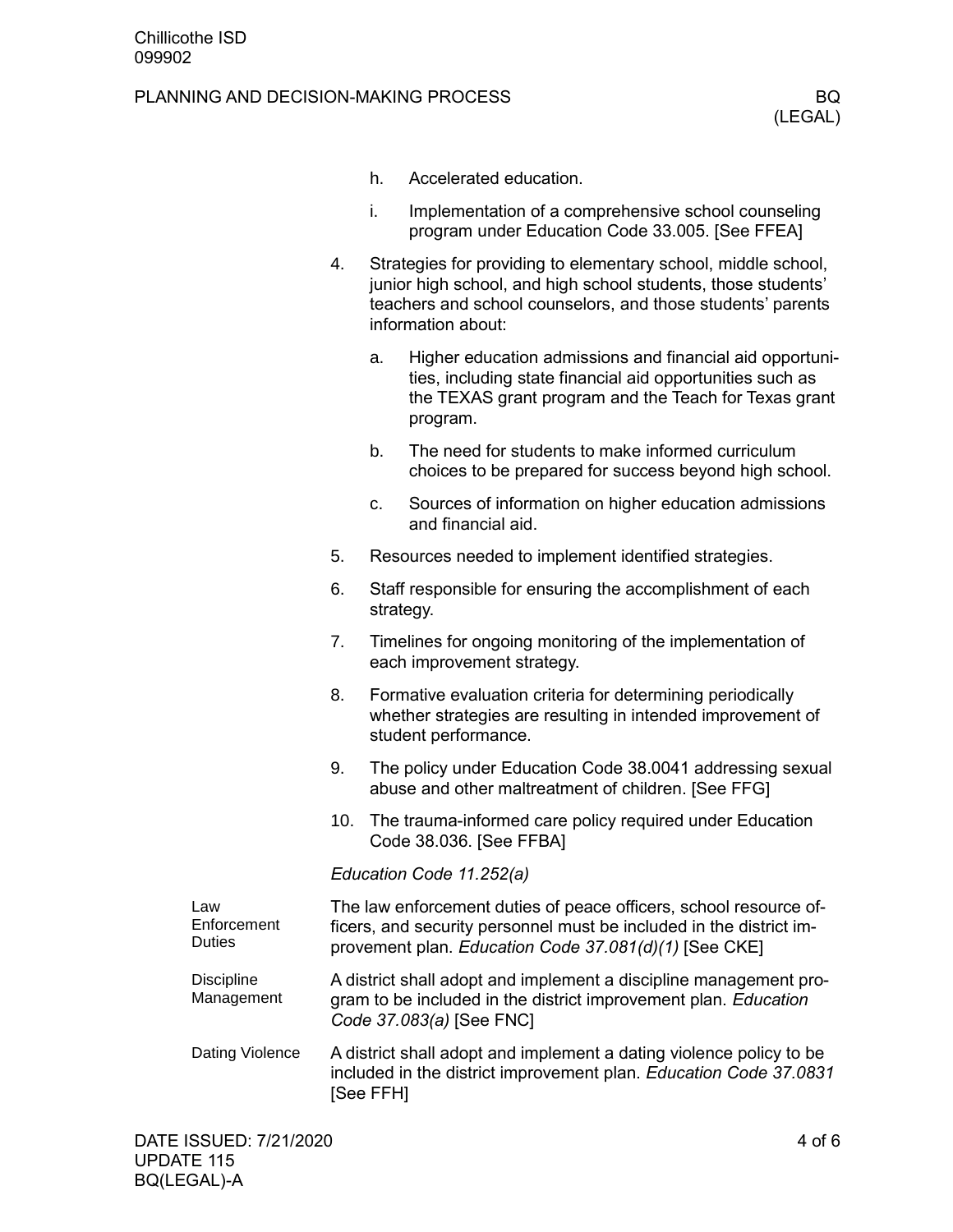| Mental Health,<br>Substance<br>Abuse, and<br>Suicide |     | The practices and procedures developed under Education Code<br>38.351(i) (mental health promotion and intervention, substance<br>abuse prevention and intervention, and suicide prevention) must<br>be included in the district improvement plan. Education Code<br>38.351(k)(2) [See FFEB]                                                                                                                                                                                                                                            |  |  |  |  |
|------------------------------------------------------|-----|----------------------------------------------------------------------------------------------------------------------------------------------------------------------------------------------------------------------------------------------------------------------------------------------------------------------------------------------------------------------------------------------------------------------------------------------------------------------------------------------------------------------------------------|--|--|--|--|
| Campus-Level Plan                                    |     | Each school year, the principal of each school campus, with the as-<br>sistance of the campus-level committee, shall develop, review, and<br>revise the campus improvement plan for the purpose of improving<br>student performance for all student populations, including students<br>in special education programs under Education Code Chapter 29,<br>Subchapter A, with respect to the student achievement indicators<br>and any other appropriate performance measures for special<br>needs populations. Education Code 11.253(c) |  |  |  |  |
|                                                      |     | Each campus improvement plan must:                                                                                                                                                                                                                                                                                                                                                                                                                                                                                                     |  |  |  |  |
|                                                      | 1.  | Assess the academic achievement for each student in the<br>school using the achievement indicator system.                                                                                                                                                                                                                                                                                                                                                                                                                              |  |  |  |  |
|                                                      | 2.  | Set the campus performance objectives based on the<br>achievement indicator system, including objectives for special<br>needs populations, including students in special education<br>programs under Education Code Chapter 29, Subchapter A.                                                                                                                                                                                                                                                                                          |  |  |  |  |
|                                                      | 3.  | Identify how the campus goals will be met for each student.                                                                                                                                                                                                                                                                                                                                                                                                                                                                            |  |  |  |  |
|                                                      | 4.  | Determine the resources needed to implement the plan.                                                                                                                                                                                                                                                                                                                                                                                                                                                                                  |  |  |  |  |
|                                                      | 5.  | Identify staff needed to implement the plan.                                                                                                                                                                                                                                                                                                                                                                                                                                                                                           |  |  |  |  |
|                                                      | 6.  | Set timelines for reaching the goals.                                                                                                                                                                                                                                                                                                                                                                                                                                                                                                  |  |  |  |  |
|                                                      | 7.  | Measure progress toward the performance objectives periodi-<br>cally to ensure that the plan is resulting in academic improve-<br>ment.                                                                                                                                                                                                                                                                                                                                                                                                |  |  |  |  |
|                                                      | 8.  | Include goals and methods for violence prevention and inter-<br>vention on campus.                                                                                                                                                                                                                                                                                                                                                                                                                                                     |  |  |  |  |
|                                                      | 9.  | Provide for a program to encourage parental involvement at<br>the campus.                                                                                                                                                                                                                                                                                                                                                                                                                                                              |  |  |  |  |
|                                                      | 10. | If the campus is an elementary, middle, or junior high school,<br>set goals and objectives for the coordinated health program at<br>the campus based on:                                                                                                                                                                                                                                                                                                                                                                               |  |  |  |  |
|                                                      |     | Student fitness assessment data, including any data<br>a.<br>from research-based assessments such as the school<br>health index assessment and planning tool created by<br>the federal Centers for Disease Control and Prevention;                                                                                                                                                                                                                                                                                                     |  |  |  |  |